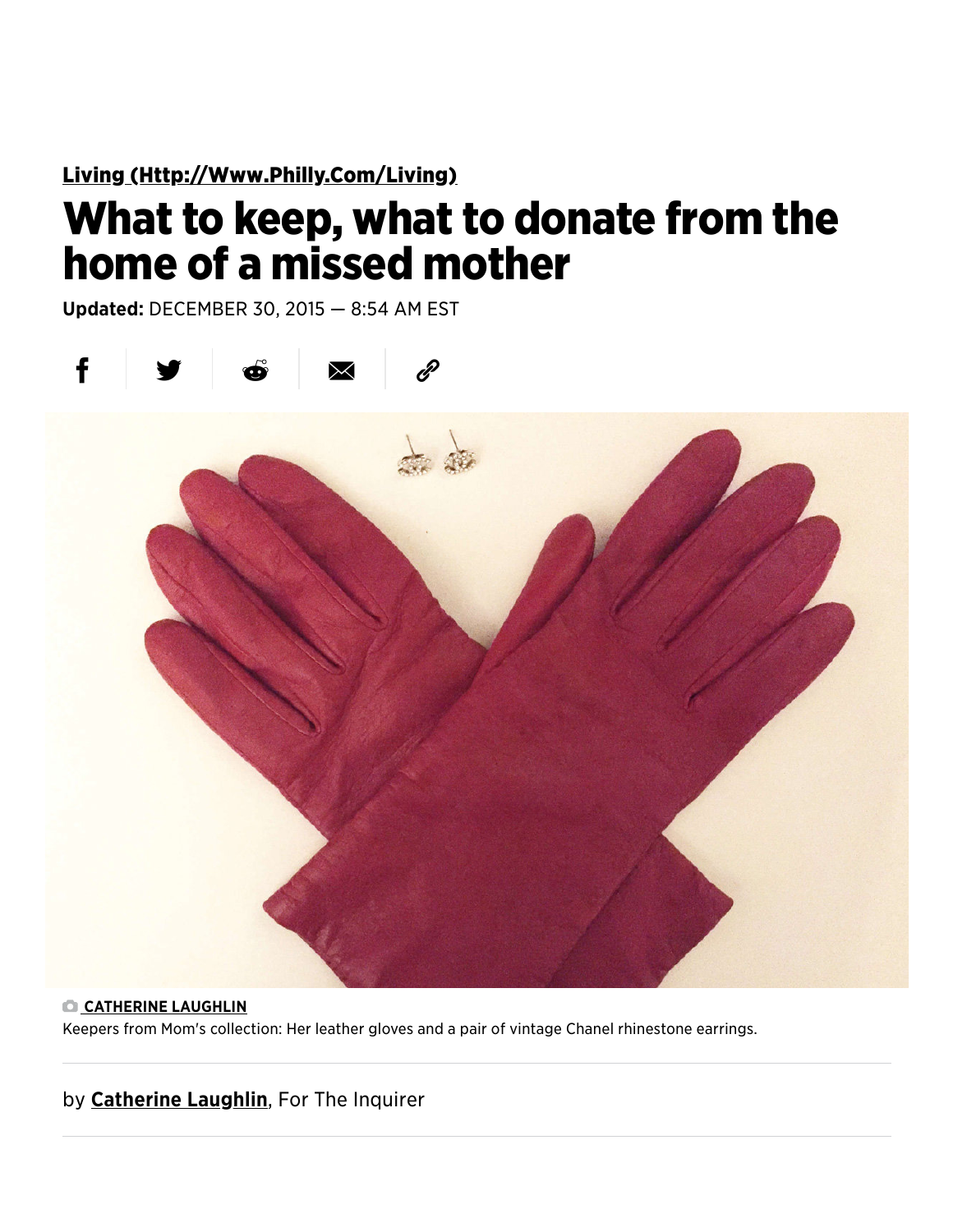The day I'd been dreading arrived. The best I could hope for was that it wouldn't rain.



What to keep, what to donate from the home of a missed mother (http://www[.philly.com/philly/living/](http://www.philly.com/philly/living/20151230_What_to_keep__what_to_donate_from_the_home_of_a_missed_mother.html?viewGallery=y)20151230\_Wha viewGallery=y)

It was seven months since my mother died of cancer. When her sturdy, yet worn, twobedroom rowhouse in Mayfair sold in the fall, I was thrust into the inescapable and forlorn duty of cleaning out her house. An only child, I've been responsible for settling her affairs.

Even though my name was on the deed, I always considered it my mom's home. After I bought the house, I lived in it only a few years before I married. My mom had always loved the house. Twenty years ago, she and my father moved into it when his Parkinson's disease progressed. The one-story structure seemed like an affordable and safe spot for them to age in place, although my dad lived there for only three years before moving to a nursing home.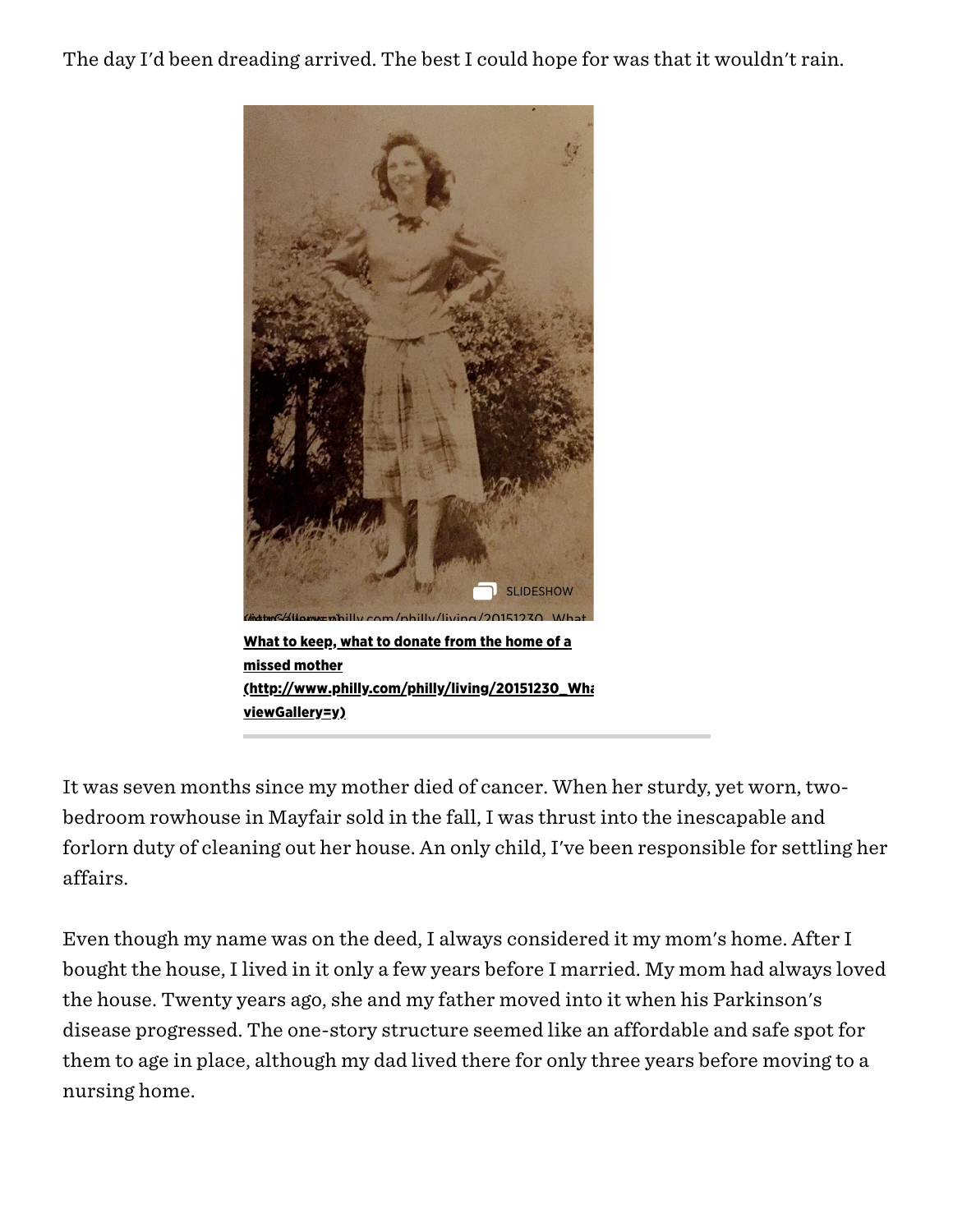Over the summer, I made weekly trips to her house to collect mail, keep it temperate, and make sure the front lawn was cut. Opening the door, I still smelled her essence, a fusion of Dove .soap and a dollar-store hand cream. Once inside, I'd again see her collection of spoons, the countless framed faces of my kids ("a shrine," my husband once mused), and her pink-and-white robe, still stuffed with her tissues in the pockets, hanging on her bedroom door. My mother in life had been adrenalized, with a twitchy verve, and she could talk the legs off a horse. Standing there, it was the clamoring silence that got to me each time.

I planned the clean-out day around my husband and four kids' schedules, as well as those of my godmother and her son's family. I needed muscle, but I was also needy of emotional support. Sorting through her home would churn a barrel of laughs, surprises, and sorrow.

Deciding what to do with certain things was easy. Before she died, she'd asked me to donate her clothes to charities. Her maple tables, her brass lamps, and her cherry bedroom set, I knew I'd keep. Ditto for her lace doilies, leather gloves, and lasagna pan. I'd forgotten about her polished china, Bavarian Christmas ornaments, and etched-glass mugs, bought in Germany when my father was stationed there.

My mom, like millions of others from the Greatest Generation, overcame hardship and poverty, which contributed to her stubborn insistence to keep "good" things. We giggled at some of her stockpile: Cheetah-printed sweaters (5), scarves (24), screwdrivers (14), white plastic hangers and backs of earrings (too many to tally).

One closet contained boxes of beauty kits from QVC, flashlights, and packages of clearplastic rain caps.

A surprising find were vintage Chanel rhinestone earrings, scattered in a jewelry box among mismatched hoops, bangle bracelets, and loose change. I hesitated about selling her blue sofa bed on Craigslist but could almost hear her sanctioning it: "Let someone